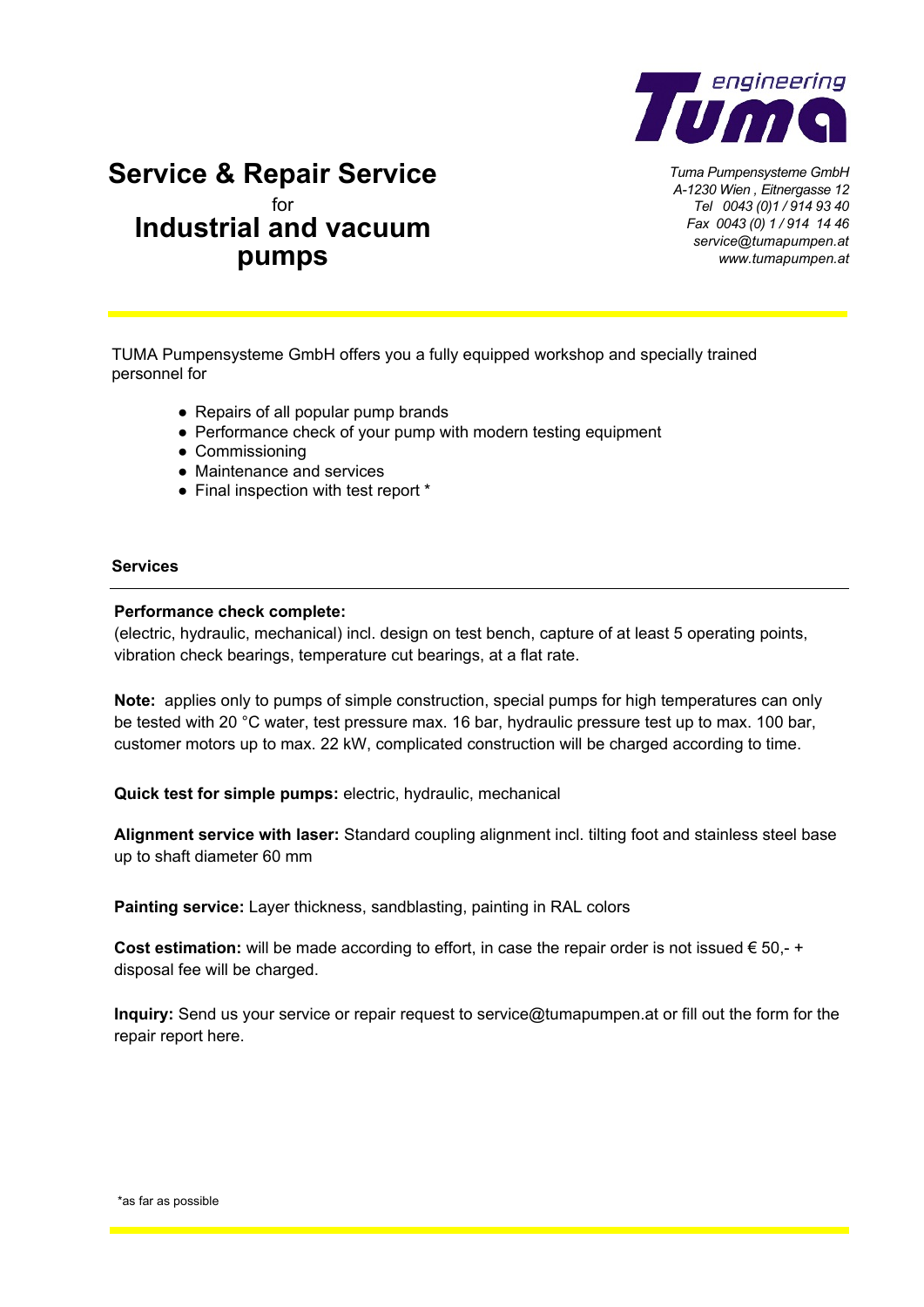# **Repair report**

Please send, fax or email this repair report*:*

#### **TUMA PUMPENSYSTEME GMBH**

Eitnergasse12 A-1230 Wien

## **Your Contact details**



**Phone:** +43(1) 914 93 40 **Fax.:**  $+43(1)9141446$ **E-Mail:** service@tumapumpen.at **Web:** www.tumapumpen.at

| Company             |                                                                                                                       |             | Phone                          |                                                                                           |
|---------------------|-----------------------------------------------------------------------------------------------------------------------|-------------|--------------------------------|-------------------------------------------------------------------------------------------|
| Contact person      |                                                                                                                       |             | Fax                            |                                                                                           |
| Street/House number |                                                                                                                       |             | E-Mail                         |                                                                                           |
| Postcode Place      |                                                                                                                       |             | Date                           |                                                                                           |
|                     | Information about the affected pump (Always flush and empty pumps)                                                    |             |                                |                                                                                           |
|                     | Pump type                                                                                                             | Pump number |                                | Producer                                                                                  |
| 1                   | <u> 1980 - Jan James Barnett, fransk politik (d. 1980)</u>                                                            |             |                                |                                                                                           |
| 2                   | <u> 2000 - 2000 - 2000 - 2000 - 2000 - 2000 - 2000 - 2000 - 2000 - 2000 - 2000 - 2000 - 2000 - 2000 - 2000 - 200</u>  |             |                                |                                                                                           |
| 3                   | <u> 1980 - Johann Harry Barn, mars and de Branch and de Branch and de Branch and de Branch and de Branch and de B</u> |             |                                | the control of the control of the control of the control of the control of the control of |
|                     | Remark / Note / Damage Description                                                                                    |             |                                | Requested delivery date                                                                   |
| 1                   |                                                                                                                       |             |                                |                                                                                           |
| $\overline{2}$      |                                                                                                                       |             | Number of pallets Weight in kg |                                                                                           |
| 3                   | <u> 1989 - Johann Harry Harry Harry Harry Harry Harry Harry Harry Harry Harry Harry Harry Harry Harry Harry Harry</u> |             |                                |                                                                                           |
|                     | Our free pick up service Austria (after consultation removal or installation service)                                 |             |                                |                                                                                           |

□ Pick up and cost estimation **Depays to the UP** Pick up and immediate repair

Pickup address and contact details (if different from the above named customer):